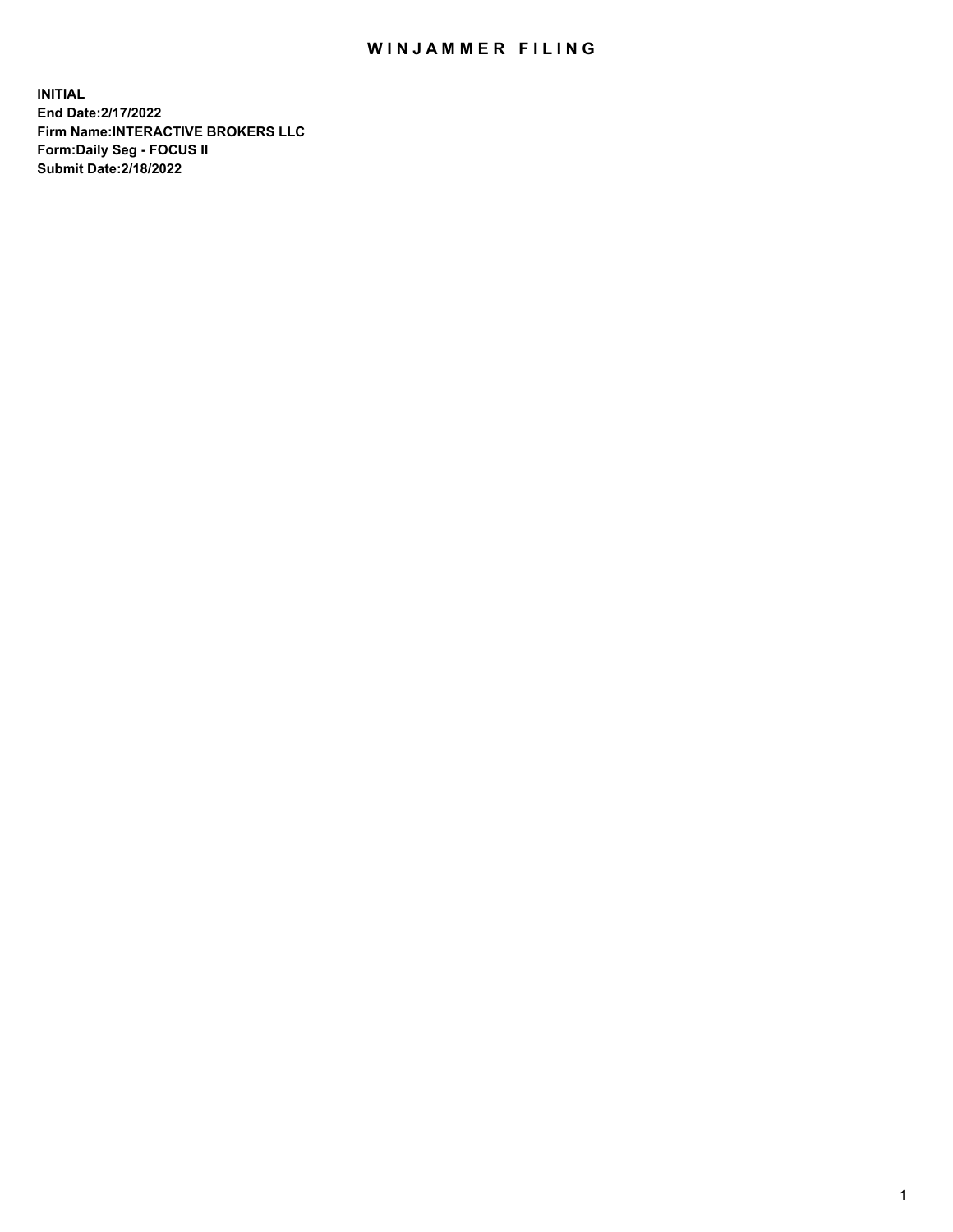**INITIAL End Date:2/17/2022 Firm Name:INTERACTIVE BROKERS LLC Form:Daily Seg - FOCUS II Submit Date:2/18/2022 Daily Segregation - Cover Page**

| Name of Company                                                                                                                                                                                                                                                                                                               | <b>INTERACTIVE BROKERS LLC</b>                                                                  |
|-------------------------------------------------------------------------------------------------------------------------------------------------------------------------------------------------------------------------------------------------------------------------------------------------------------------------------|-------------------------------------------------------------------------------------------------|
| <b>Contact Name</b>                                                                                                                                                                                                                                                                                                           | James Menicucci                                                                                 |
| <b>Contact Phone Number</b>                                                                                                                                                                                                                                                                                                   | 203-618-8085                                                                                    |
| <b>Contact Email Address</b>                                                                                                                                                                                                                                                                                                  | jmenicucci@interactivebrokers.c<br><u>om</u>                                                    |
| FCM's Customer Segregated Funds Residual Interest Target (choose one):<br>a. Minimum dollar amount: ; or<br>b. Minimum percentage of customer segregated funds required:% ; or<br>c. Dollar amount range between: and; or<br>d. Percentage range of customer segregated funds required between:% and%.                        | $\overline{\mathbf{0}}$<br>$\overline{\mathbf{0}}$<br>155,000,000 245,000,000<br>0 <sub>0</sub> |
| FCM's Customer Secured Amount Funds Residual Interest Target (choose one):<br>a. Minimum dollar amount: ; or<br>b. Minimum percentage of customer secured funds required:%; or<br>c. Dollar amount range between: and; or<br>d. Percentage range of customer secured funds required between:% and%.                           | $\overline{\mathbf{0}}$<br>$\overline{\mathbf{0}}$<br>80,000,000 120,000,000<br>0 <sub>0</sub>  |
| FCM's Cleared Swaps Customer Collateral Residual Interest Target (choose one):<br>a. Minimum dollar amount: ; or<br>b. Minimum percentage of cleared swaps customer collateral required:%; or<br>c. Dollar amount range between: and; or<br>d. Percentage range of cleared swaps customer collateral required between:% and%. | $\overline{\mathbf{0}}$<br>$\overline{\mathbf{0}}$<br>0 <sub>0</sub><br>0 <sub>0</sub>          |

Attach supporting documents CH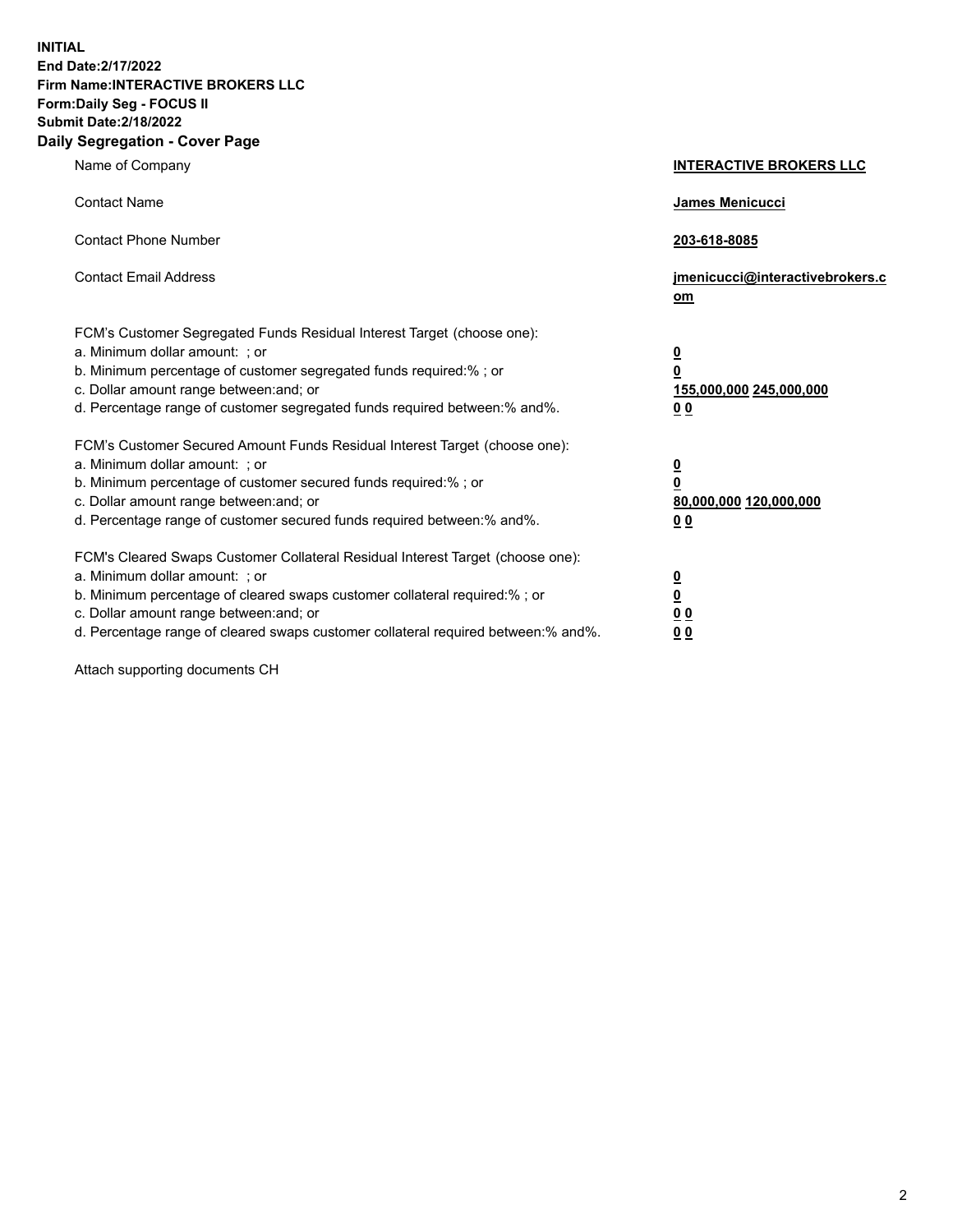**INITIAL End Date:2/17/2022 Firm Name:INTERACTIVE BROKERS LLC Form:Daily Seg - FOCUS II Submit Date:2/18/2022 Daily Segregation - Secured Amounts**

|     | Foreign Futures and Foreign Options Secured Amounts                                         |                                                      |
|-----|---------------------------------------------------------------------------------------------|------------------------------------------------------|
|     | Amount required to be set aside pursuant to law, rule or regulation of a foreign            | $0$ [7305]                                           |
|     | government or a rule of a self-regulatory organization authorized thereunder                |                                                      |
| 1.  | Net ledger balance - Foreign Futures and Foreign Option Trading - All Customers             |                                                      |
|     | A. Cash                                                                                     | 434,446,788 [7315]                                   |
|     | B. Securities (at market)                                                                   | $0$ [7317]                                           |
| 2.  | Net unrealized profit (loss) in open futures contracts traded on a foreign board of trade   | 77,208,052 [7325]                                    |
| 3.  | Exchange traded options                                                                     |                                                      |
|     | a. Market value of open option contracts purchased on a foreign board of trade              | 118,921 [7335]                                       |
|     | b. Market value of open contracts granted (sold) on a foreign board of trade                | <mark>-7,779</mark> [7337]                           |
| 4.  | Net equity (deficit) (add lines 1. 2. and 3.)                                               | 511,765,982 [7345]                                   |
| 5.  | Account liquidating to a deficit and account with a debit balances - gross amount           | 26,427 [7351]                                        |
|     | Less: amount offset by customer owned securities                                            | 0 [7352] 26,427 [7354]                               |
| 6.  | Amount required to be set aside as the secured amount - Net Liquidating Equity              | 511,792,409 [7355]                                   |
|     | Method (add lines 4 and 5)                                                                  |                                                      |
| 7.  | Greater of amount required to be set aside pursuant to foreign jurisdiction (above) or line | 511,792,409 [7360]                                   |
|     | 6.                                                                                          |                                                      |
|     | FUNDS DEPOSITED IN SEPARATE REGULATION 30.7 ACCOUNTS                                        |                                                      |
| 1.  | Cash in banks                                                                               |                                                      |
|     | A. Banks located in the United States                                                       | 83,849,571 [7500]                                    |
|     | B. Other banks qualified under Regulation 30.7                                              | 0 [7520] 83,849,571 [7530]                           |
| 2.  | Securities                                                                                  |                                                      |
|     | A. In safekeeping with banks located in the United States                                   | 347,984,500 [7540]                                   |
|     | B. In safekeeping with other banks qualified under Regulation 30.7                          | 0 [7560] 347,984,500 [7570]                          |
| 3.  | Equities with registered futures commission merchants                                       |                                                      |
|     | A. Cash                                                                                     | $0$ [7580]                                           |
|     | <b>B.</b> Securities                                                                        | $0$ [7590]                                           |
|     | C. Unrealized gain (loss) on open futures contracts                                         | $0$ [7600]                                           |
|     | D. Value of long option contracts                                                           | $0$ [7610]                                           |
|     | E. Value of short option contracts                                                          | 0 [7615] 0 [7620]                                    |
| 4.  | Amounts held by clearing organizations of foreign boards of trade                           |                                                      |
|     | A. Cash                                                                                     | $0$ [7640]                                           |
|     | <b>B.</b> Securities                                                                        | $0$ [7650]                                           |
|     | C. Amount due to (from) clearing organization - daily variation                             | $0$ [7660]                                           |
|     | D. Value of long option contracts                                                           | $0$ [7670]                                           |
|     | E. Value of short option contracts                                                          | 0 [7675] 0 [7680]                                    |
| 5.  | Amounts held by members of foreign boards of trade                                          |                                                      |
|     | A. Cash                                                                                     | 244,859,825 [7700]                                   |
|     | <b>B.</b> Securities                                                                        | $0$ [7710]                                           |
|     | C. Unrealized gain (loss) on open futures contracts                                         | -1,329,557 [7720]                                    |
|     | D. Value of long option contracts                                                           | 118,921 [7730]                                       |
|     | E. Value of short option contracts                                                          | <mark>-7,779</mark> [7735] <b>243,641,410</b> [7740] |
| 6.  | Amounts with other depositories designated by a foreign board of trade                      | $0$ [7760]                                           |
| 7.  | Segregated funds on hand                                                                    | $0$ [7765]                                           |
| 8.  | Total funds in separate section 30.7 accounts                                               | 675,475,481 [7770]                                   |
| 9.  | Excess (deficiency) Set Aside for Secured Amount (subtract line 7 Secured Statement         | 163,683,072 [7380]                                   |
|     | Page 1 from Line 8)                                                                         |                                                      |
| 10. | Management Target Amount for Excess funds in separate section 30.7 accounts                 | 80,000,000 [7780]                                    |
| 11. | Excess (deficiency) funds in separate 30.7 accounts over (under) Management Target          | 83,683,072 [7785]                                    |
|     |                                                                                             |                                                      |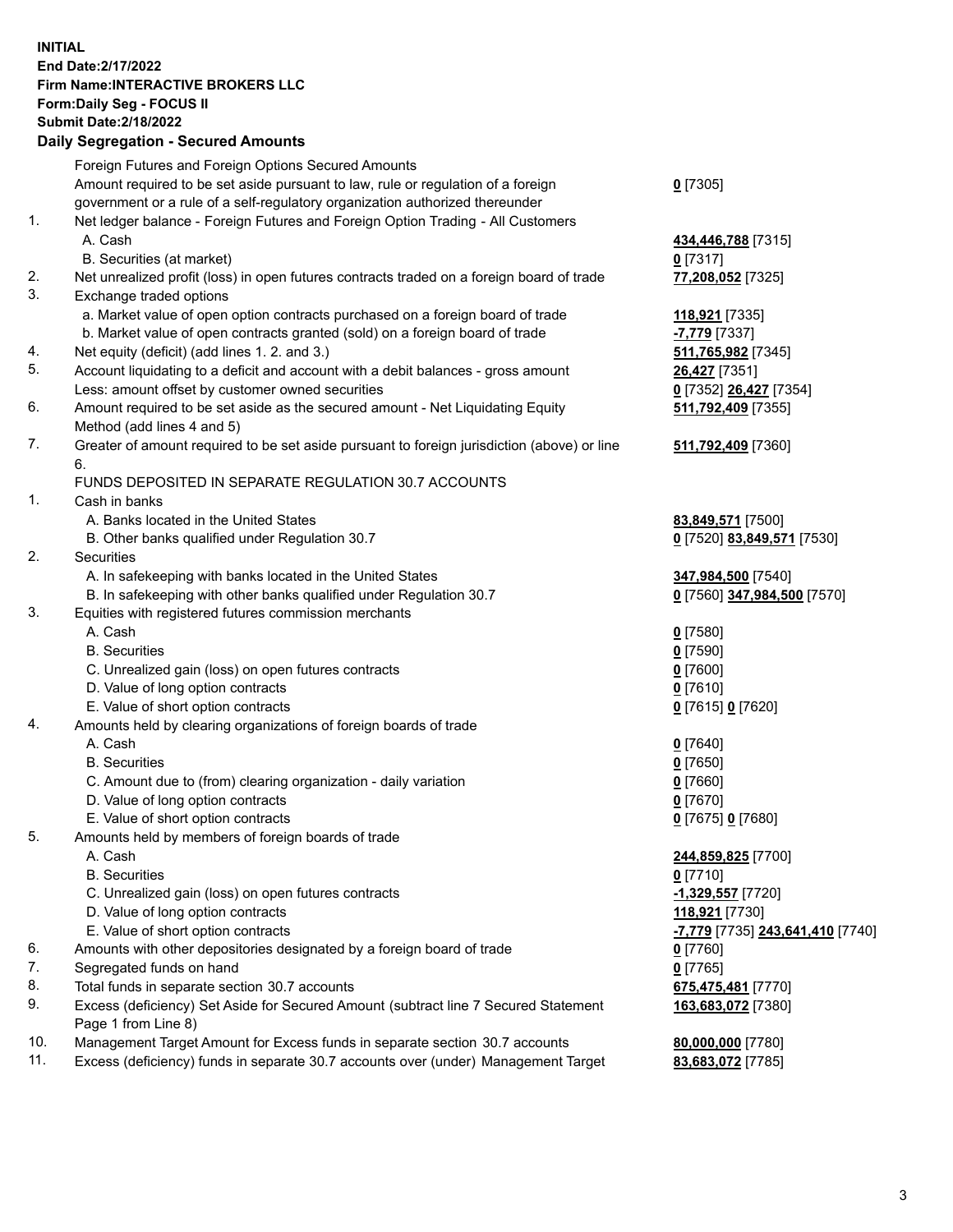**INITIAL End Date:2/17/2022 Firm Name:INTERACTIVE BROKERS LLC Form:Daily Seg - FOCUS II Submit Date:2/18/2022 Daily Segregation - Segregation Statement** SEGREGATION REQUIREMENTS(Section 4d(2) of the CEAct) 1. Net ledger balance A. Cash **7,854,652,585** [7010] B. Securities (at market) **0** [7020] 2. Net unrealized profit (loss) in open futures contracts traded on a contract market **259,202,218** [7030] 3. Exchange traded options A. Add market value of open option contracts purchased on a contract market **790,022,302** [7032] B. Deduct market value of open option contracts granted (sold) on a contract market **-778,307,064** [7033] 4. Net equity (deficit) (add lines 1, 2 and 3) **8,125,570,041** [7040] 5. Accounts liquidating to a deficit and accounts with debit balances - gross amount **1,059,706** [7045] Less: amount offset by customer securities **0** [7047] **1,059,706** [7050] 6. Amount required to be segregated (add lines 4 and 5) **8,126,629,747** [7060] FUNDS IN SEGREGATED ACCOUNTS 7. Deposited in segregated funds bank accounts A. Cash **872,089,863** [7070] B. Securities representing investments of customers' funds (at market) **5,158,652,895** [7080] C. Securities held for particular customers or option customers in lieu of cash (at market) **0** [7090] 8. Margins on deposit with derivatives clearing organizations of contract markets A. Cash **1,517,382,012** [7100] B. Securities representing investments of customers' funds (at market) **795,159,695** [7110] C. Securities held for particular customers or option customers in lieu of cash (at market) **0** [7120] 9. Net settlement from (to) derivatives clearing organizations of contract markets **-12,888,127** [7130] 10. Exchange traded options A. Value of open long option contracts **790,022,302** [7132] B. Value of open short option contracts **-778,307,064** [7133] 11. Net equities with other FCMs A. Net liquidating equity **0** [7140] B. Securities representing investments of customers' funds (at market) **0** [7160] C. Securities held for particular customers or option customers in lieu of cash (at market) **0** [7170] 12. Segregated funds on hand **0** [7150] 13. Total amount in segregation (add lines 7 through 12) **8,342,111,576** [7180] 14. Excess (deficiency) funds in segregation (subtract line 6 from line 13) **215,481,829** [7190] 15. Management Target Amount for Excess funds in segregation **155,000,000** [7194] **60,481,829** [7198]

16. Excess (deficiency) funds in segregation over (under) Management Target Amount Excess